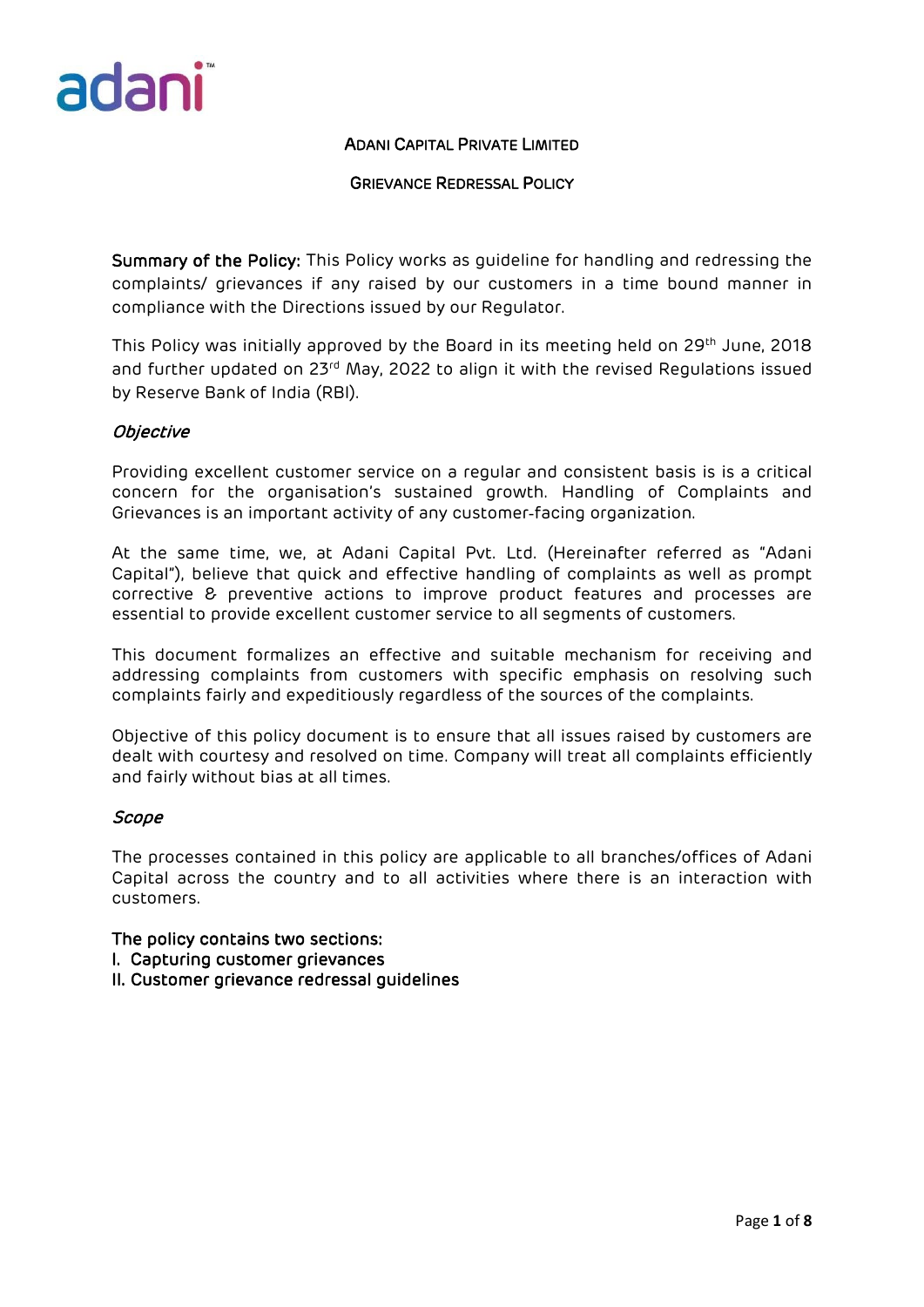

### GRIEVANCE REDRESSAL POLICY

#### Section I- Capturing Customer Grievances

It is endeavour of the company to ensure customer satisfaction by following standard norms and practices, so that complaints from customers are minimized. The various modes through which customer complaints can be captured are:

Customer Walk‐in at a Branch/Office E‐mail Calling at Call Center Letter

Further, the complaints and Grievances as raised by the customer are updated and monitored through a System i.e. Freshdesk, which is a cloud-based customer support software that is both feature-rich and easy to use. With multiple support channels available, including live chat, email and phone. To help the customers through their preferred communication method along with monitoring their complaints and grievances.

# 1. Visibility

Information about how and where to complain would be publicized through websites, display at offices at all locations and through welcome letters

- Front‐office staff should be aware of the complaint handling process and the contact details of the organisation's Grievance Redressal Officer and modes through which the customer can register a complaint.
- Contact details for registering complaints should be displayed on the Notice board at branch/office.
- $\triangleright$  Welcome Kit should contain information about how complaint can be made.
- $\triangleright$  Toll free number and e-mail address to be mentioned on the mailers or letter sent to customers.
- Contact details of RBI DNBS office where the customer can appeal if complaint registered with the company has not been resolved past 30 days or if the customer is not satisfied with the resolution should also be displayed on the Notice Board at the branch/office.

# 2. Accessibility

# Customer Walk-in's at Branch/Office

Customers can visit and lodge their complaint at any of the branches/offices of Adani Capital Designated manager/official will attend the customer and try to resolve the problem at his end, if possible.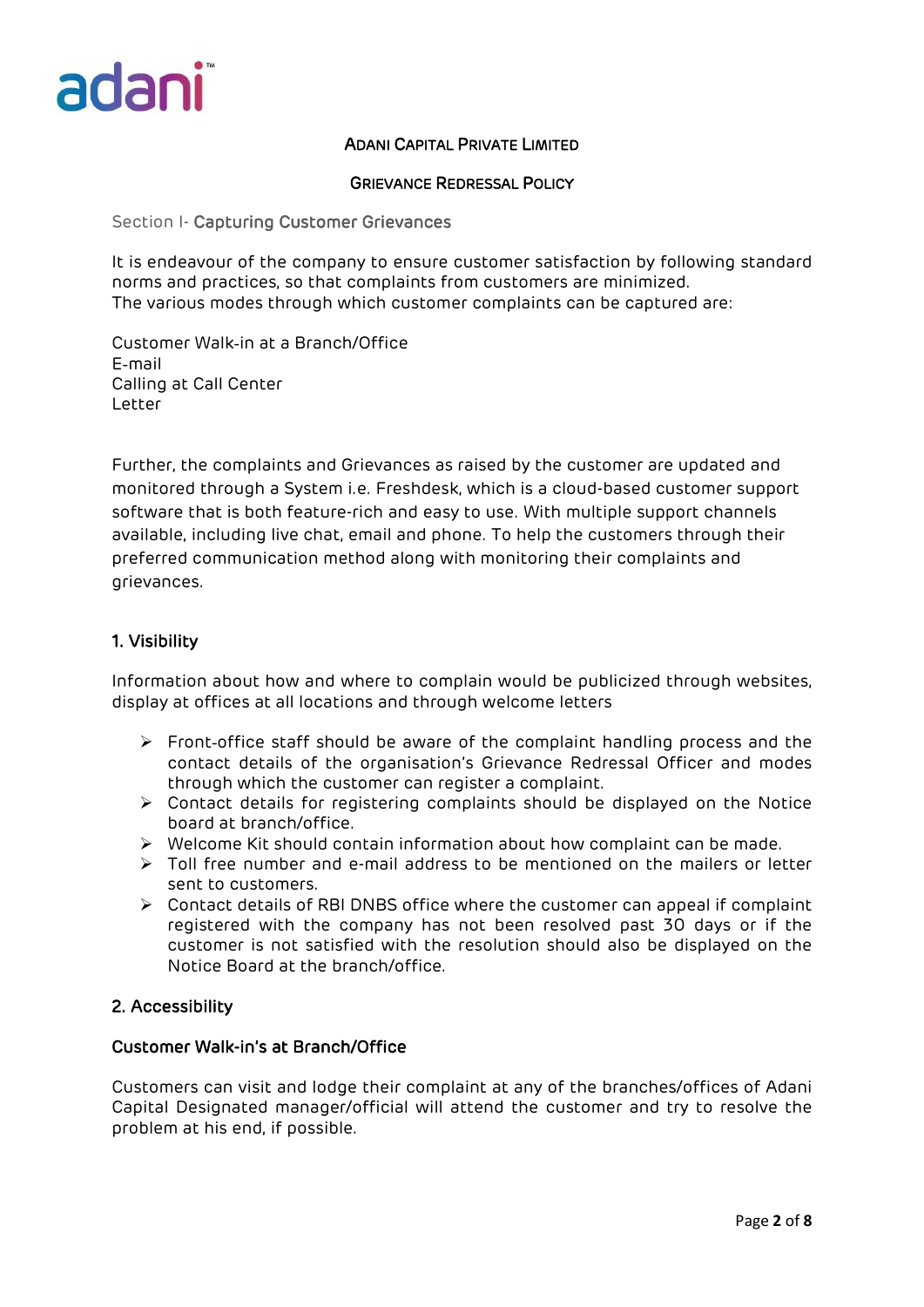

#### GRIEVANCE REDRESSAL POLICY

He will register the complaint with Customer Care Unit describing the nature of the complaint accurately. The complaint will flow to the Customer Care Unit if it is not resolved within stipulated time.

## Email

E‐mail ID of Customer care and GRO will be displayed on Notice Board and on Company's official website i.e., [www.adanicapital.in.](http://www.adanicapital.in/) Customers can write to the designated E‐mail ID (as given in this Policy) and lodge official complaint with the company. GRO will be in charge of all the complaints marked to his designated E‐mail ID. Complaint will be forwarded by GRO to the concerned person for resolution.

#### Phone to Toll Free Number

Customers can lodge a complaint by way of phone to the designated Toll-free number as given in this Policy and also available on the website of the Company. The designated phone number will be displayed on the company website and in all the correspondence sent out to the customer.

Customer care executive handling the Toll-free number will handle the customer and will accept the complaint on phone. (The executive would have access to data base where he can verify the genuine identity of customer)

The executive will capture the customer complaint in Freshdesk.

Complaint will be directed to concerned team for resolution.

MIS of complaints so assigned to various branches/offices, operations, etc is forwarded to GRO on weekly basis by the Call Center team.

#### Letter

Customer also has an option of writing a letter addressed to the respective of Branch/Office or to the GRO (in case of escalation as per this Policy) given on website and branches/offices.

The complaint will be directed by GRO to concerned branch/office or department for resolution and will be escalated to higher level in case of delay in resolution.

# Complaints received through RBI Department of Non**‐**banking Supervision (DNBS)

Customer can register his complaint with the Officer‐in‐Charge of the Regional Office of DNBS of RBI, if any complaint reported to the company has not been redressed within a period of 30 days from the date of lodging the complaint with the company or if the customer is not satisfied with the resolution provided for complaint made by him.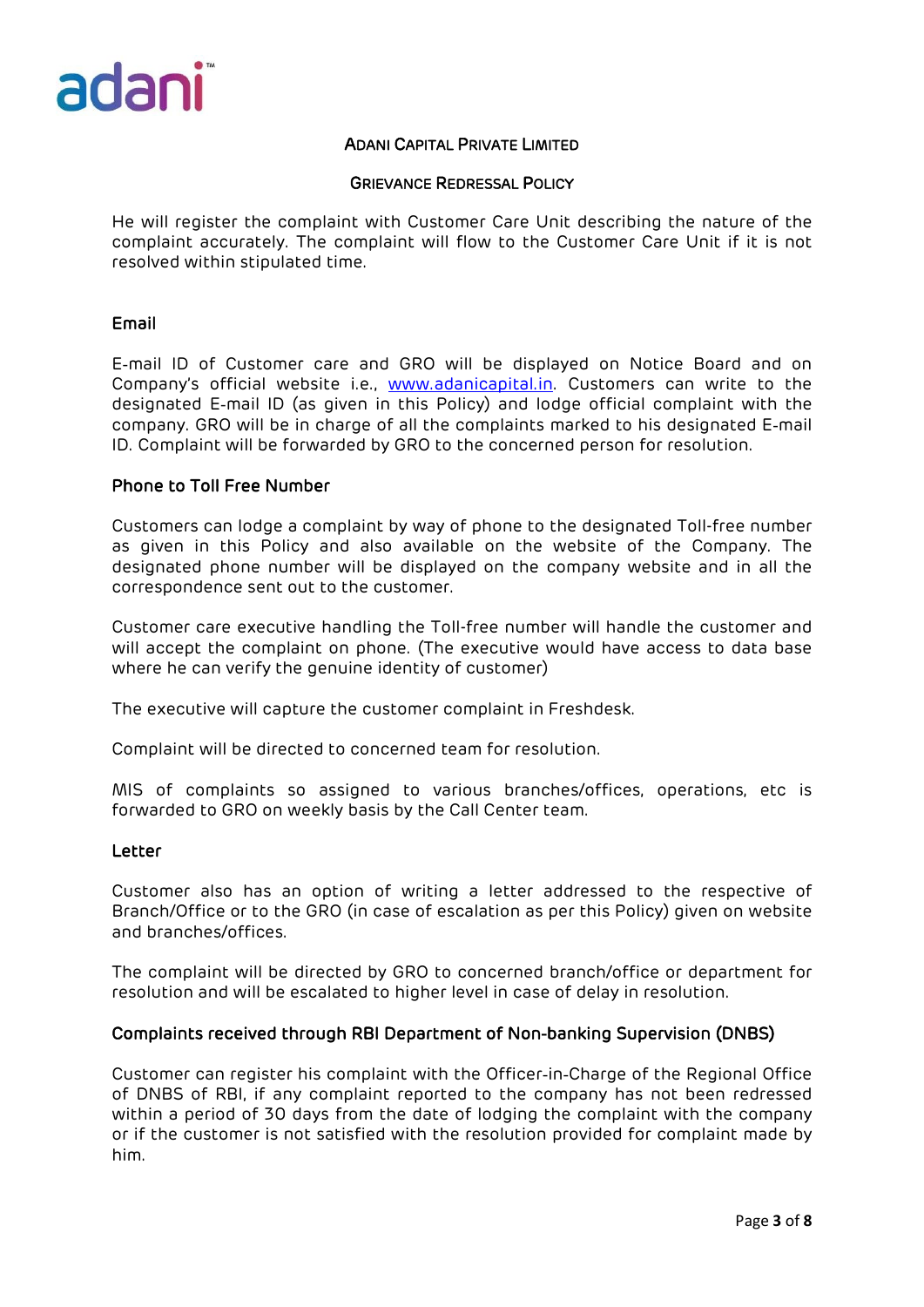

#### GRIEVANCE REDRESSAL POLICY

### Complaints received through RBI Ombudsman

Customer can register his complaint through Centralised Receipt and Processing Centre, through physical or online mode i.e. through https://cms.rbi.org.in). The complaint, if submitted in physical form as per the contact details given hereunder in the escalation matrix of this Policy, shall be duly signed by the complainant or by the authorised representative. The complaint shall be submitted in electronic or physical mode in such format and containing such information as may be specified by Reserve Bank. The complaint can be sent through RBI as above, provided that:

- a) the complainant had before making Complaint as above, made a written compliant to Adani Capital and i) the complaint was rejected wholly or partly by Adani Capital, and the complainant is not satisfied with the reply; or the complainant had not received any reply within 30 days after Adani Capital received the complaint and ii) the complaint is made to the Ombudsman within one year after the complainant has received the reply from the Regulated Entity to the complaint or, where no reply is received, within one year and 30 days from the date of the complaint.
- b) the complaint is not in respect of the same cause of action which is already:
- i pending before an Ombudsman or settled or dealt with on merits, by an Ombudsman, whether or not received from the same complainant or along with one or more complainants, or one or more of the parties concerned
- ii pending before any Court, Tribunal or Arbitrator or any other Forum or Authority; or, settled or dealt with on merits, by any Court, Tribunal or Arbitrator or any other Forum or Authority, whether or not received from the same complainant or along with one or more of the complainants/parties concerned.
- iii the complaint is not abusive or frivolous or vexatious in nature;
- iv the complaint to Adani Capital was made before the expiry of the period of limitation prescribed under the Limitation Act, 1963, for such claims;
- v the complainant provides complete information as specified in clause 11 of the Reserve Bank - Integrated Ombudsman Scheme, 2021;
- vi the complaint is lodged by the complainant personally or through an authorised representative other than an advocate unless the advocate is the aggrieved person.

The complaints received from RBI should be acknowledged promptly (within T+ 1 working day from the date of receipt of the complaint). Complete details of the case, reference number, TAT within which the case will be resolved and name, designation & contact details of the person addressing the issue should be communicated in the correspondence.

The complaint should also be raised in Freshdesk for record purpose and tracking. The Company should investigate and resolve the matter within the specified timeline. and the resolution should be communicated to the RBI.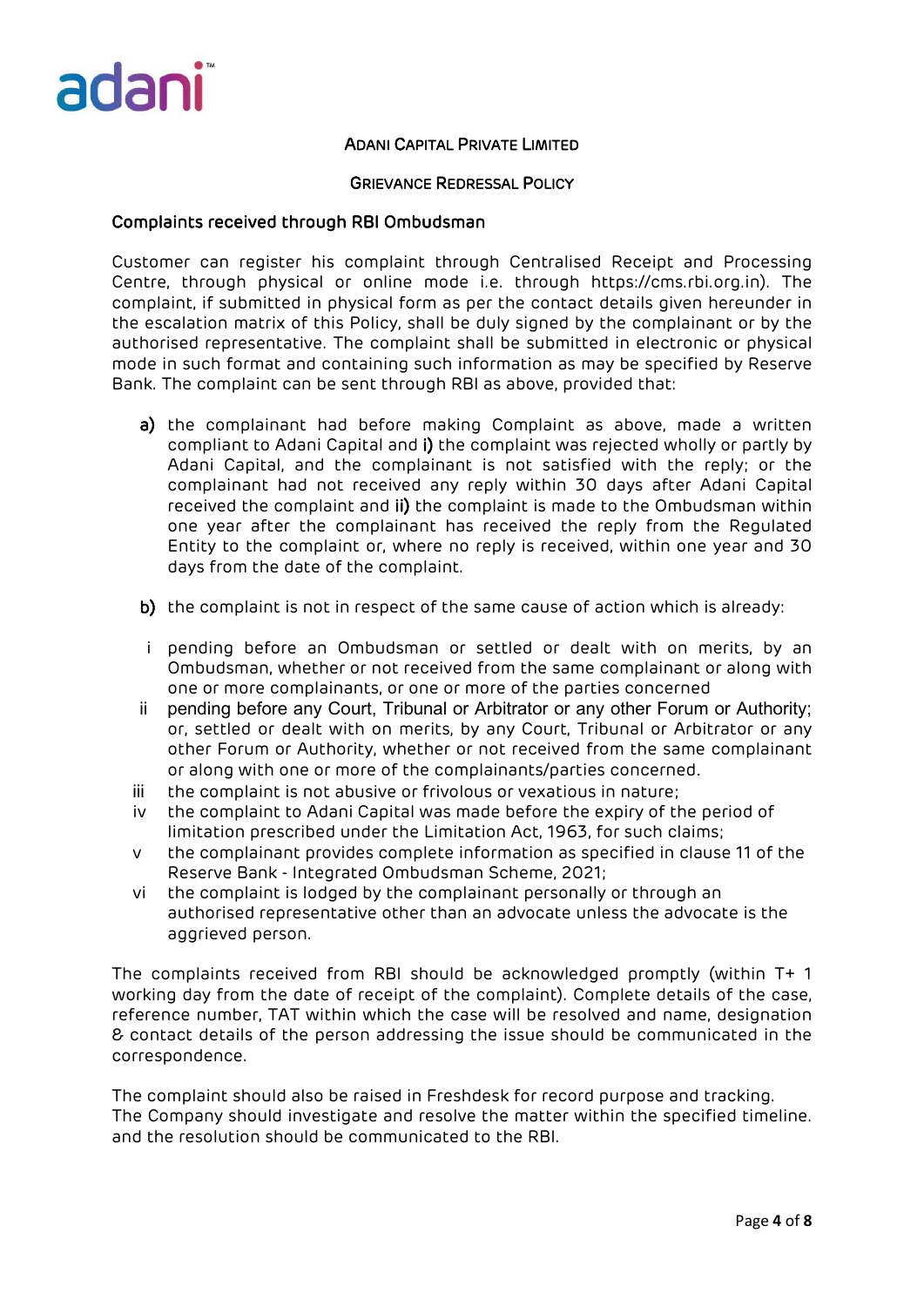

#### GRIEVANCE REDRESSAL POLICY

If the matter is complicated and GRO is not empowered to take decisions relating to the issue, then a detailed report giving an insight of the issue, addressing the inadequacies in the process or policy if any, suggesting/recommending appropriate solution to the problem must be submitted to management.

Based on the decision or remedy received from the decision making committee/official, appropriate action should be taken and communicated to the Customer Care Unit, who in turn will communicate the resolution of complaint to the RBI. Care should be taken that the issue is resolved within the TAT communicated. If there is a possibility of delay in resolving the matter, then the same should be informed to RBI along with the revised timeline.

Section II – Customer Grievance Redressal Guidelines

It is extremely essential that all the complaints lodged should be efficiently and effectively resolved within the specified TAT.

### Customer Care Unit

Customer Care activities shall be managed by Customer Engagement Department of the Company.

Responsibilities of Customer Care Unit:

- 1. Complaints received from the customers through various channels will be first logged in the Freshdesk portal by Customer care unit;
- 2. The complaint will then be forwarded to appropriate person in concerned Branch /department;
- 3. Monitor resolution of customers' complaints within the prescribed TAT and to do necessary follow‐up with concerned officials. Escalate the complaint to higher level when needed;
- 4. Investigate repeat complaints from customer/s within a quarter;
- 5. Attend complaint/s forwarded by the Reserve Bank on priority basis. Forward the status to Compliance cell on resolution of complaint/s.
- 6. Maintain data base of complaints received and closed.

If complaint cannot be resolved within prescribed TAT, then customer care unit must respond to customer that his/her complaint is being investigated and that the company will respond within next 7 days. It is necessary that GRO must be kept informed.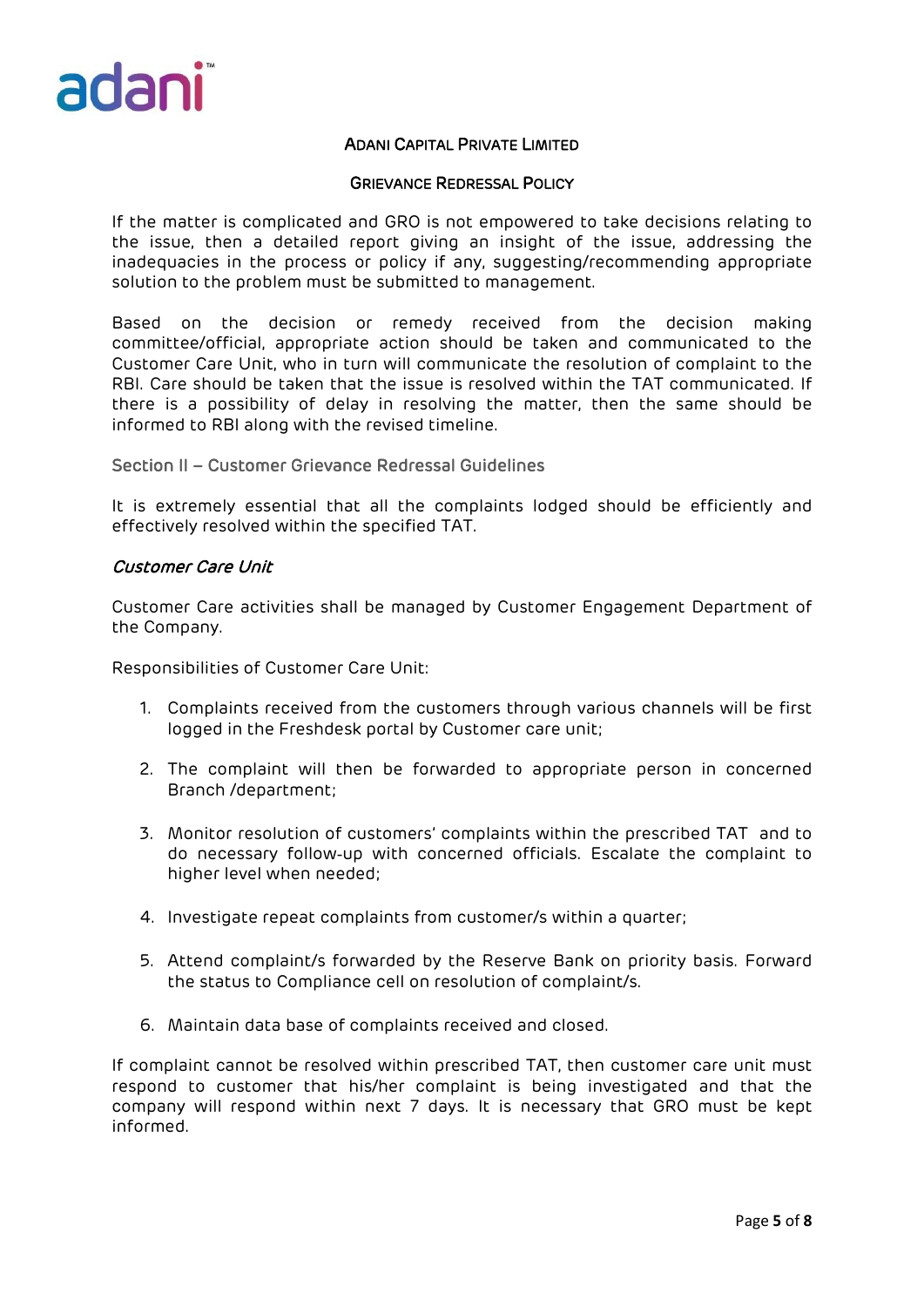

## GRIEVANCE REDRESSAL POLICY

# REDRESSAL OF CUSTOMER GRIEVANCES

#### Dear Customers,

You may login your complaint relating to services provided by Adani Capital as under :

- 1. Walk-in at Branch/Office or
- 2. Call Toll free number at 18002100444or
- 3. Send email t[o customercare.acpl@adani.com](mailto:customercare.acpl@adani.com) or
- 4. Send Letter addressed to the respective Branch In-charge/Branch Manager

In case complaint is not resolved within 15 working days, you can escalate the same as under:

#### Escalation Matrix

### Escalation: Level 1 : Grievance Redressal Officer (GRO)

| Name & Address                                                                                               | Email                      | <b>Contact Number</b>                                 |
|--------------------------------------------------------------------------------------------------------------|----------------------------|-------------------------------------------------------|
| Grievance Redressal officer                                                                                  | escalations.acpl@adani.com | 022-62827068                                          |
| Mr. Anurag Pandey- Head<br>- Customer Engagement &<br>Experience.                                            |                            | Timings: 10:00 AM to<br>5:00 PM<br>(Monday to Friday) |
| Adani Capital Pvt. Ltd.<br>1004/5, C-Wing, One BKC,<br>C-66, G Block, Bandra Kurla<br>Complex, Mumbai-400051 |                            |                                                       |

Our Grievance Redressal Officer will endeavour to resolve the issue to the complainant's satisfaction within 15 working days. In case, the complaint needs more time to examine, the complaint shall be acknowledged by explaining the need for more time to respond with detailed reason.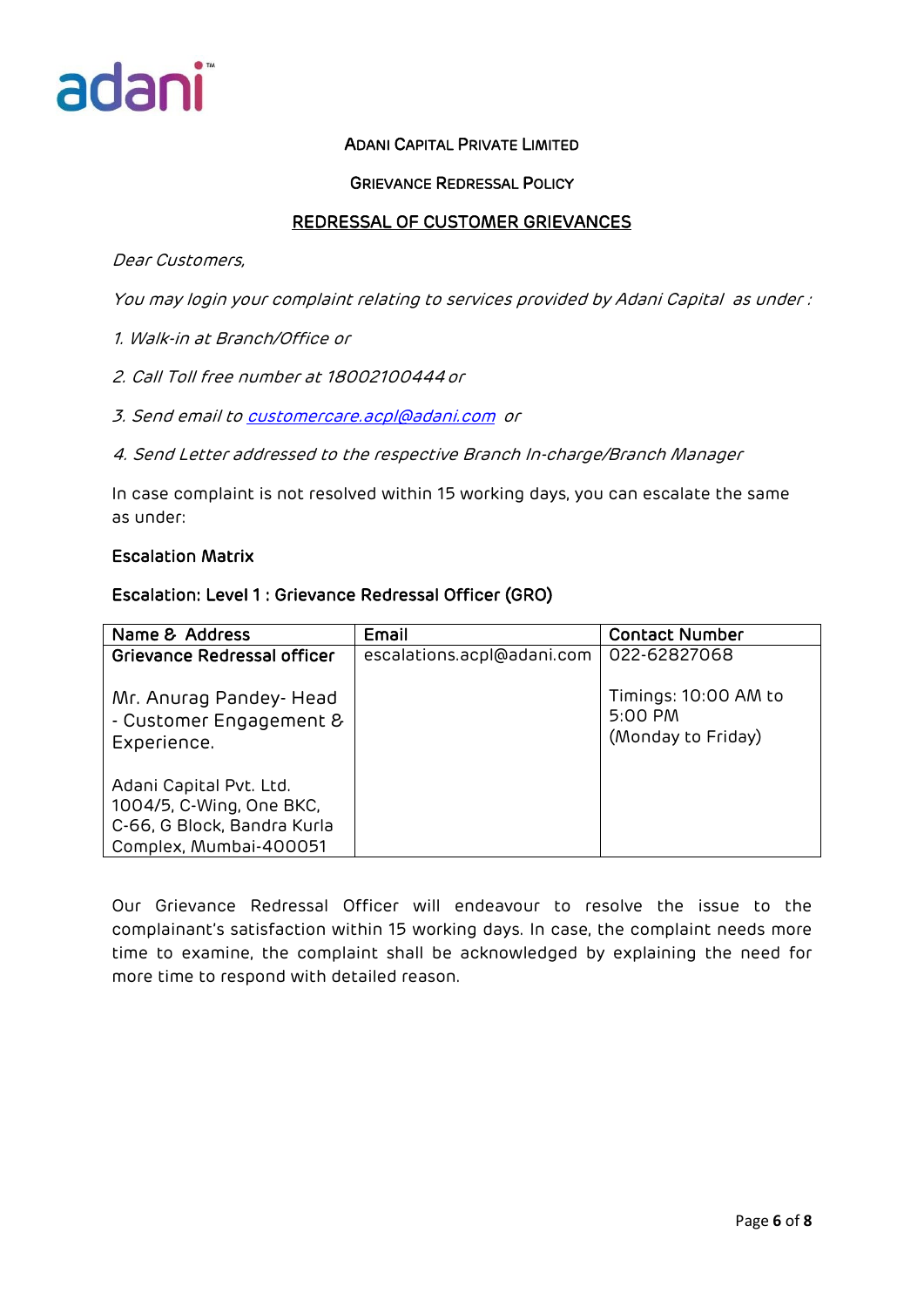

# GRIEVANCE REDRESSAL POLICY

# Escalation : Level 2 : Officer-in-Charge , Regional Office , RBI

| Name & Address             | Email                                  | <b>Contact Number</b> |  |
|----------------------------|----------------------------------------|-----------------------|--|
| Officer- in- Charge        | dosahmedabad@rbi.org.in   079-27543057 |                       |  |
| Reserve Bank of India,     |                                        | Timings: 10:00 AM to  |  |
| Department of Supervision, |                                        | $5:00$ PM             |  |
| Ashram Road,               |                                        | (Monday to Friday)    |  |
| Ahmedabad-380014           |                                        |                       |  |

If the complaint is not resolved within 30 days from the lodgement of the complaint or if the complainant is not satisfied with the response, the customer can approach Officer-in-Charge appointed by Reserve Bank of India, as above

Or

# Escalation: Level 2: Office of Ombudsman, Reserve Bank of India (As per provisions of Reserve Bank- Integrated Ombudsman Scheme, 2021)

| S.<br>No.      | Centre    | Address of the Office of NBFC<br>Ombudsman                                                                                                                                                           | Area of Operation                                                                                                                                                                    |
|----------------|-----------|------------------------------------------------------------------------------------------------------------------------------------------------------------------------------------------------------|--------------------------------------------------------------------------------------------------------------------------------------------------------------------------------------|
| 1              | Chennai   | C/o Reserve Bank of India Fort<br>Glacis, Chennai 600 001 STD Code:<br>044, Telephone No: 25395964 Fax<br>No: 25395488                                                                               | Tamil Nadu, Andaman and<br>Nicobar Islands, Karnataka,<br>Andhra Pradesh, Telangana,<br>Kerala, Union Territory of<br>Lakshadweep<br>and Union<br>Territory of Puducherry            |
| 2              | Mumbai    | C/o Reserve Bank of India<br><b>RBI</b><br>Byculla Office Building Opp. Mumbai<br>Central Railway Station Byculla,<br>Mumbai-400 008 STD Code: 022,<br>Telephone No : 2300 1280 Fax No :<br>23022024 | Maharashtra, Goa, Gujarat,<br>Madhya Pradesh,<br>Union<br>Chhattisgarh,<br>Territories of Dadra<br>and<br>Nagar Haveli, Daman and<br>Diu                                             |
| $\overline{3}$ | New Delhi | C/o Reserve Bank of India Sansad<br>Marg New Delhi -110001 STD Code:<br>011, Telephone No: 23724856 Fax<br>No: 23725218-19                                                                           | Delhi, Uttar<br>Pradesh,<br>Uttarakhand,<br>Haryana,<br>Punjab, Union Territory of<br>Chandigarh<br>Himachal<br>Pradesh, and Rajasthan and<br>of<br>State<br>Jammu<br>and<br>Kashmir |
| $\overline{4}$ | Kolkata   | C/o Reserve Bank of India 15, Netaji<br>Subhash<br>Road<br>Kolkata-700001<br>STD Code: 033, Telephone No :<br>22310217 Fax No: 22305899                                                              | West Bengal, Sikkim, Odisha,<br>Assam, Arunachal Pradesh,<br>Manipur,<br>Meghalaya,<br>Mizoram, Nagaland, Tripura,<br>Bihar and Jharkhand                                            |